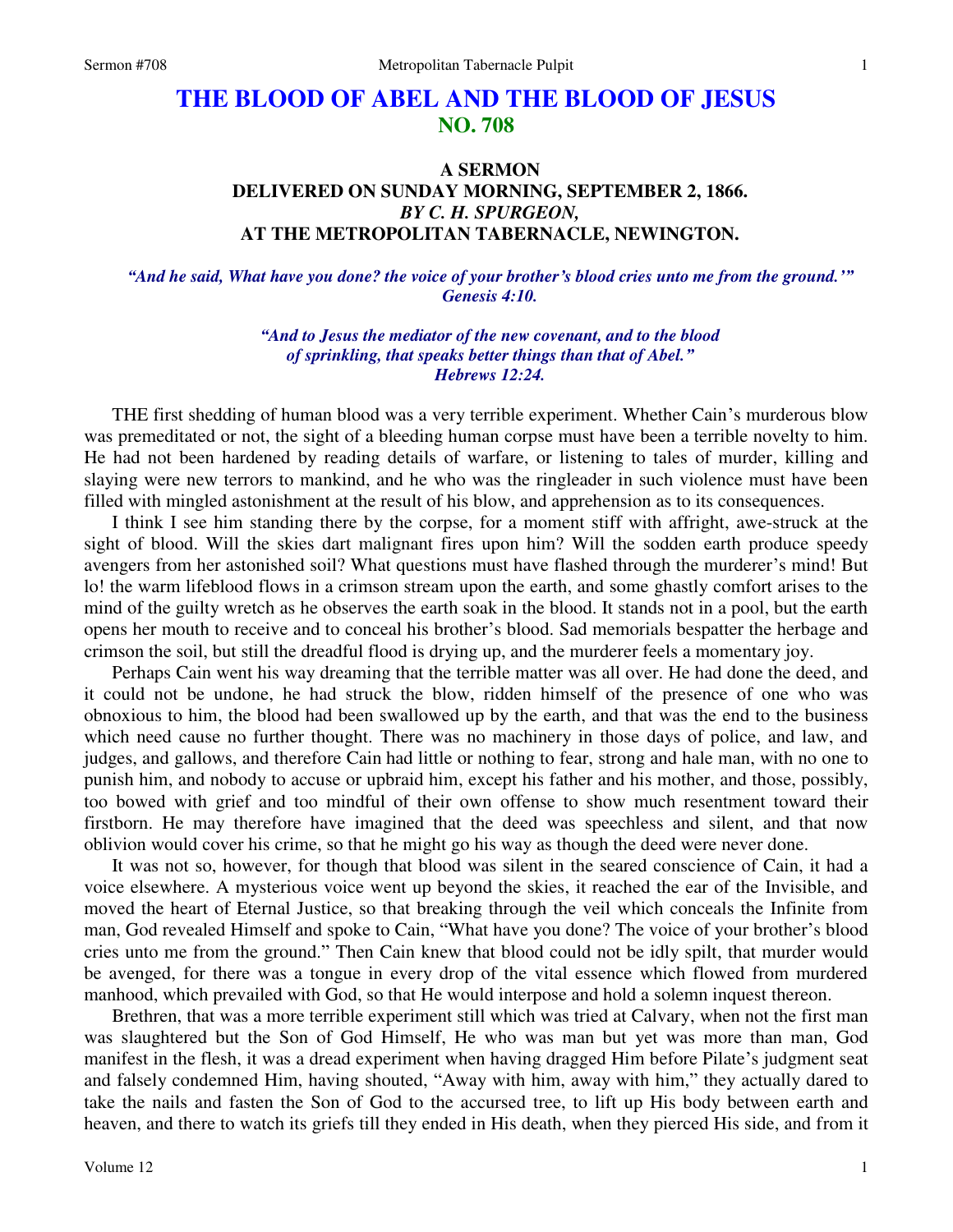flowed thereout blood and water. No doubt Pilate, who had washed his hands in water, thought that no mischief would come of it. The Scribes and Pharisees went their way, and said, "We have silenced the accusing voice. There will no more be heard in our streets the cry of Him who said, 'Woe unto you, Scribes and Pharisees, hypocrites.' We shall no longer be disturbed in our hypocrisy and formality by the presence of a pure and holy being, whose simple honesty shall be a stern rebuke to us. We have murdered Him, we have put Him to death without just reason, but that is the end of it. There will be no voice to that blood."

Little did they know that up to heaven the cry of Jerusalem had already gone, "His blood be on us, and on our children," was registered in the tablets of justice, and ere long Jerusalem became the treasure house of woe and a den of misery, so that the like of her destruction has not been, neither ever shall be, upon the face of the earth. Far more delightful is the fact that another and more melodious cry went up to heaven from the cross of Calvary. "Father, forgive them," resounded from the wounds of Immanuel. The blood of Abel was not voiceless, and the blood of Jesus was not dumb, it cried so as to be heard amid the thrones of heaven, and blessed be God, it spoke *for* us and not against us, it spoke not worse things, as it might well have done, but better things than that of Abel. It did not demand fiercer vengeance than that which fell upon Cain, it did not ask that we might be driven vagabonds and fugitives upon the face of the earth, and to be at last banished from God into hell forever, but it cried, "Father, forgive them," and it prevailed, and the curse was taken away, and a blessing came to the sons of men.

This morning we propose to keep our discourse to the subject of the voice of the blood of Abel and the voice of the blood of Jesus, as standing in comparison the one with the other. They both spoke. That is evident. Abel being dead yet speaks, says the apostle, and we know to our abiding comfort that the blood of Jesus pleads before the eternal throne. All blood has a voice, for God is jealous of its preservation, the blood of excellent and just men has a more heavenly speech still, but the voice of the blood of Jesus far surpasses all, and among ten thousand voices it bears the palm.

**I.** In the first place, JESUS' BLOOD SPEAKS BETTER THINGS IN GENERAL.

What did the blood of Abel say? Was it not the blood of *testimony?* When Abel fell to the ground beneath his brother's club, he bore witness to spiritual religion. Cain was the lover of a merely outward worship, in which faith had no place. He loved a worship of show and pomp, he garnished the altar with fruits and decked it with flowers, his was a religion of taste and elegance, a religion of his own devising, but it was devoid of a humble, believing, spiritual reference to the promised Deliverer. Abel stood there the professor of an ungarnished religion of faith in the promised sacrifice. On the altar was a lamb, bleeding from its death wound, and laid in order for burning, a ghastly spectacle not to be delighted in by taste, a thing from which the lovers of the beautiful would turn away. Abel had chosen such an offering because God had chosen it, and because it was the fit means for leading his faith to its true object, the Lord Jesus Christ. He saw by faith in the bleeding lamb the memorial of the Lord's great propitiation for sin, which could not be seen in Cain's offering of the fruits of the earth, however tasteful that offering might be.

Abel stands forth before us as the first in a cloud of witnesses, bearing brave testimony, and prepared to seal it with their lives. He died a martyr for the truth, the grandly God-like truth that God accepts men according to their faith. All honor to the martyr's blood which speaks so effectually for the precious truth. Our Lord Jesus Christ, being also a testifier and witness for the faith of God, spoke better things than Abel, because He had more to speak, and spoke from more intimate acquaintance with God. He was a fuller witness of divine truth than Abel could be, for He brought life and immortality to light, and told His people clearly of the Father. Our Lord Jesus Christ had been in the bosom of the Father, and knew the divine secret, this secret He revealed to the sons of men in His ministry, and then He sealed it by His blood. It is not to be forgotten that though the death of Christ was in chief an atonement for sin, yet it was also a testimony to the truth, for He is said to be a witness to the people, a leader and commander to the people, and as a dying, bleeding martyr, it will be clear to you that this blood testifies to fuller, brighter, and more glorious truth than did the blood of Abel.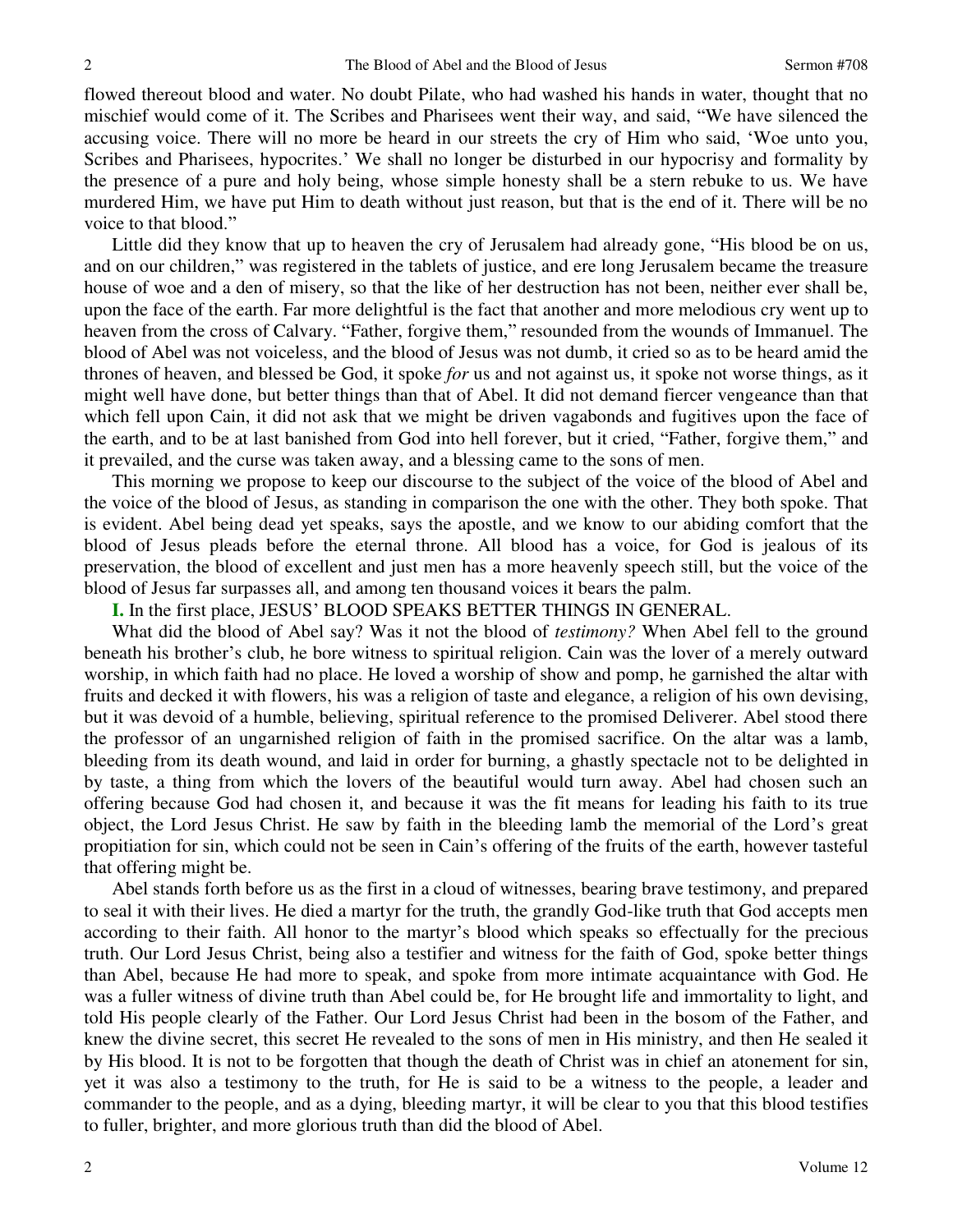Moreover, the blood of Abel spoke good things in that it was *the proof of faithfulness*. This dear servant of the Great Master was faithful under his brother's opposition, yea, faithful unto death. It could not be said of him as the apostle said of certain others, "You have not yet resisted unto blood, striving against sin." He resisted sin even unto blood, he was faithful in all his house as a servant, he turned not from his integrity, and counted not his life dear unto him. His blood as it fell to the ground spoke this good thing—it said, "Great God, Abel is faithful to You." But the blood of Jesus Christ testifies to yet greater faithfulness still, for it was the sequel of a spotlessly perfect life, which no act of sin had ever defiled, whereas Abel's death furnished, it is true, a life of faith, but not a life of perfection. The faithfulness of Jesus was complete from the day of His birth to the hour of His death, and inasmuch as He needed not otherwise to die, His voluntary yielding up of life was all the more an act of obedience, and the better proof of His fidelity to His trust.

Moreover, we must never forget that all that Abel's blood could say as it fell to the ground was but *the shadow* of that more glorious substance to which Jesus' death assures us. Jesus did not typify atonement, but offered it, He was not the representative of sacrifice, He was the great Sacrifice itself, and inasmuch as the substance must ever excel the shadow, the blood of Jesus Christ speaks better things than that of Abel.

It is well to add that our Lord's person was infinitely more worthy and glorious than that of Abel, and consequently His death must yield to us a more golden-mouthed discourse than the death of a mere man like Abel. He who dies at the hand of Cain is but one of our race, testifying to truth and righteousness, testifying by faith to a sacrifice to come, but He who died at the hand of Herod and of Pilate was divine, and came upon no common errand, with no ordinary message to deliver. When the glorious Son of God bowed His head and gave up the ghost, the voice that arose from His blood must necessarily have been louder, sweeter, more full, and more God-like than the voice of the martyred Abel's gore. We understand then, before coming to details, that on general principles we may be pretty clear that the blood of Jesus would speak better things than that of Abel.

**II.** Now we will enter the very heart of our text, while we remember that THE BLOOD OF JESUS SPEAKS BETTER THINGS TO GOD than the blood of Abel did.

The blood of Abel cried in the ears of the Lord, for thus He said to Cain, "The voice of your brother's blood cries unto *me* from the ground." That cry did not go round to seek a mediator, but went directly to the judgment seat of God, and laid an accusation against the murderer. Now what did Abel's blood say to God? Standing by the spot where Abel fell, and marking the ground all crimson with clotted gore, what would the blood seem to you to say? What would be your own reflection? What would you conceive that the blood said to God? It said just this, "O God, one of Your own creatures, the product of Your matchless skill, has been dashed in pieces, and barbarously destroyed. A living, sensitive body formed by art and skill, such as only You could show, has been wantonly broken. The potter will not bear, that the vessel which has been fashioned upon the wheel with much cost and labor should be wantonly broken, but here is a body far more costly, far more wonderful than anything which human art could create, and this has been destroyed. Great God, the Creator of all things, will You look on this with patience, will You bear to see the work of Your own hands most cruelly destroyed?"

Was there not much in this cry? Then that blood would plead still further, "O God, Your creature has been destroyed without cause. No just reason of provocation has been given, no offense has been committed which could deserve so terrible a stroke, but one of Your feeble creatures who has a claim upon Your kind protection has been wantonly and needlessly slain—his blood appeals to You! You Judge of all the earth, will You let the weak be trodden down by the strong, and will You suffer the innocent to be smitten by the fierce hand of the wicked?" You see the cry gathers force. At first it is, "O God, Your creature has been destroyed," next it is, "O God, Your subject has been maltreated by one of his fellow subjects, by one who has become Your enemy, will You not interfere?" Yet the blood of Abel said more than this, it said, "O God, the blood shed here was shed for You." It seemed to say, "If it were not for love of You this blood had not been shed! If these drops had not been consecrated by devotion, if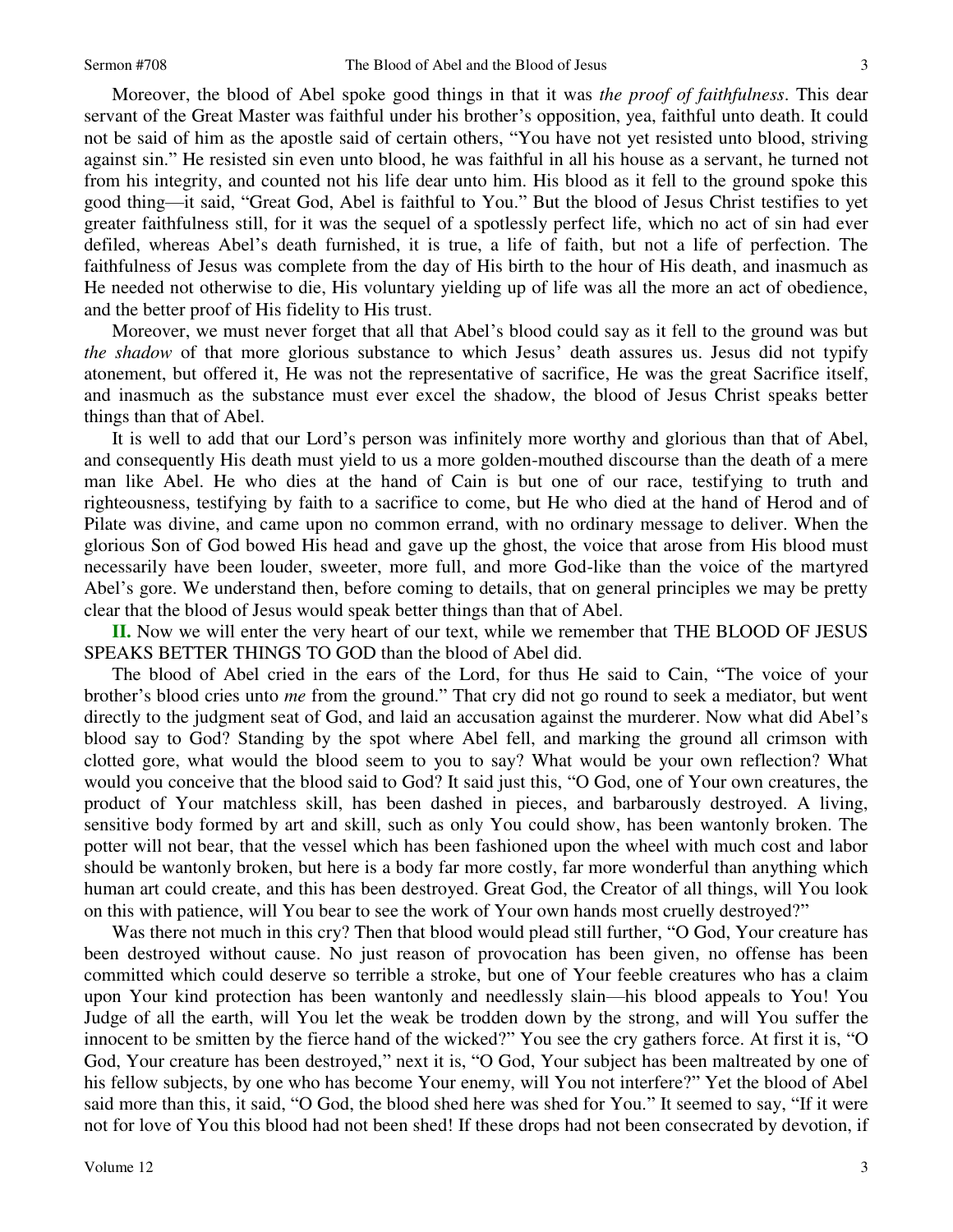this blood had not flowed in the veins of a man who loved God with all his heart it had not been poured out upon the ground. O God," cries every drop, "I fell upon the ground for You—will You endure this? Shall a creature that You have made yield up its life with pain and anguish for You, and will You be like a cold, motionless, unmoved, immovable statue, and look on without emotion? Will You not bestir Yourself, O God? Shall blood be shed on Your own behalf, shed unjustly too, the blood of Your own loving, righteous creature, and will You not interfere?"

What force there is in such a voice! Yet the blood added to this, "O God, I have been shed in defiance of You," for the stroke which came from Cain's hand was not aimed merely at Abel, it was in spirit aimed at God, for if Cain could have done the same to God as he did to his brother Abel, he doubtless would have done it. He was of that wicked one, and therefore slew his brother, and the wickedness which was in him was *Deicidal,* he would have slain God Himself if it had been in his power, and so the blood cried, "O God, here is the gauntlet of defiance thrown down to Yourself. Cain defies You. He has struck the first blow at Yourself, he has smitten down the vanguard of the army of Your elect. Will You look on in quiet? Will You take no vengeance? Will You have no regard? Shall there be silence in heaven when there are groans and cries on earth? Shall heaven's heart be cold when the heart of the enemy is hot with rage and fierce with rebellion? O God, will You not interpose?"

Surely this is a heaven-piercing cry, but this is not all. The blood of the proto-martyr added to all this such an appeal as the following—"O God, this is the first of human blood that has been murderously shed, and shed by an unnatural brother's hand. Will You pass this by? Then how can You be just? Did not this blood challenge the very existence of justice in God? O God, if You do not punish this first barbarous man-slayer, who kills his brother, than all adown the ages men will riot in blood and wanton in murder, and they will say, 'How does God know?' He who sits in the heavens regards not, He will not so much as speak." It were as though God should issue a license for man to shed each other's blood, and give permission for red-handed murder to lord it over the whole creation, if the first murder should pass unnoticed by the great Judge of all.

Do you hear, my brethren, what a cry the blood of Abel must have had, and with what power it arose to heaven? But we are not left to conjecture as to the power of that cry, for we are told that God heard, and when He heard it *He* came to reckoning with Cain, and He said, "What have you done? The voice of your brother's blood cries to me from the ground." Then came the withering sentence of it. The ground which had drank in the blood became accursed to Cain, so that delve it as he might it could not yield him a bounteous harvest, plow it as he would, with all his skill and craft, it never could yield its strength to him. The original curse of the thorn and the thistle, which had fallen upon it when Adam survived, was now doubled to Cain, so that he reaped but handfuls and gathered scanty sheaves.

This would be a constant bitter mingled with his daily bread, while over and above that, he received unto his heart a curse which made him the slave of his own dreads. He served fear and trembling as his gods, and went about the earth with darkness within him and darkness round about him, never more rejoicing, but wearing the mark of reprobation fixed upon his brow. He life was doubtless hell upon earth, and at last he was driven forever from the presence of the Most High God. Blood has a voice in it, and when it is heard against a man it brings upon him a curse untold.

Well now, brethren, it is a very sweet task to ask you to turn your minds away from the blood of Abel to the blood of Jesus. I feel persuaded that you did just now recognize the voice of Abel's blood, and I want your minds to hear with equal distinctness the voice of Jesus Christ's blood, for there are the same reasons for its loudness, but they are all far more emphatic.

Can you stand at Calvary and view the flowing of the Savior's blood from hands, and feet, and side? What are your own reflections as to what that blood says to God? Think now at the cross-foot. That blood cries with a loud voice to God, and what does it say? Does it not say this? "O God, this time it is not merely a creature which bleeds, but though the body that hangs upon the cross is the creature of Your Holy Spirit, it is Your own Son who now pours out His soul unto death. O God, it is Your onlybegotten One, dear to Yourself, essentially one with You, one in whom You are well-pleased, whose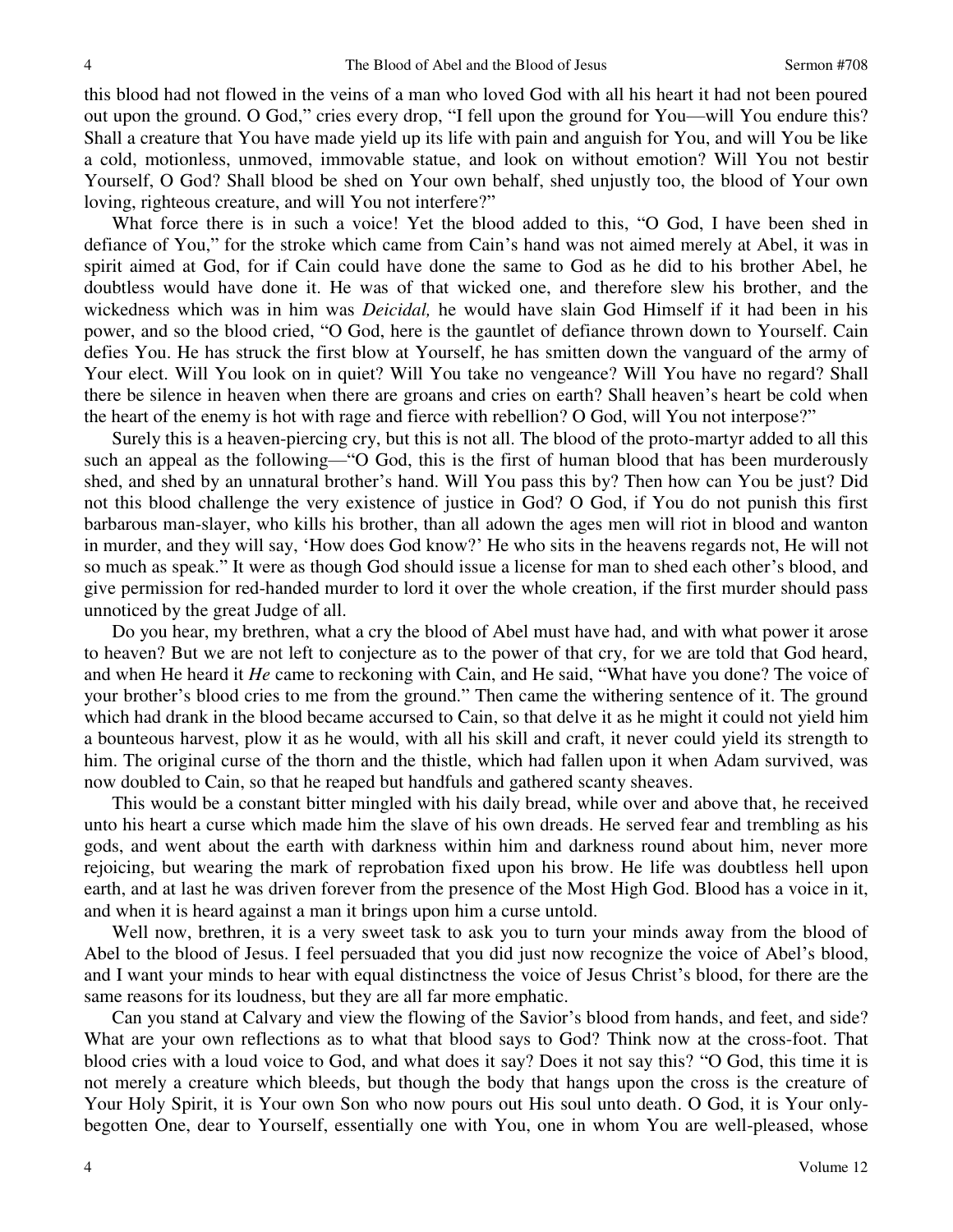obedience is perfect, whose love to You has been unwavering—it is He who dies. O God, will You despise the cries and the tears, the groans, the moans, the blood of Your own Son? Most tender Father, in whose bosom Jesus lay from the foundations of the earth, *He* dies, and will You not regard *Him?* Shall His blood fall to the ground in vain?"

Then, moreover, the voice would plead, "It is not only Your Son, but Your perfectly innocent Son, in whom was no necessity for dying, because He had no original sin which would have brought corruption on Him, who had moreover no actual sin, who throughout life had done nothing worthy of death or of bonds. O God, it is Your only-begotten, who, without a fault, is led as a lamb to the slaughter, and stands like a sheep before her shearers. Can You see it, You God of all, can You see the infinitely holy and just Son of Your heart led here to die—can You see it, and not feel the force of the blood as it cries to You?"

Was there not added to this fact that our Lord died to vindicate the honor of His Father? "For You, O God, for You He dies! He who hangs on Calvary hangs there in deference to Your own decree, in fulfillment of Your own purpose, in vindication of the honor of Your law, that You may Yourself be glorified, that Your justice may have full scope, and Your mercy may have illimitable sway. O God, the sufferer, pale in death, whose wounds are torn open with the cruel nails, and whose soul is racked with pain unutterable, dies for You. If there had been no God He need not die. If there were no law to vindicate, no truth to defend, no honor, and majesty, and justice to which to pay homage, it need not that He died. If You were content to stain Your honor or to restrain Your mercy, there were no need that He should give Himself. But it is for You, for You each pang, for You each groan, for You each drop of blood, and will You not be moved thereby?"

Brethren, is there not power in this voice? Yet over and above this the blood must have pleaded thus with God—"O God, the blood which is now being shed, thus honorable and glorious in itself, is being poured out with a motive which is divinely gracious. He who dies on this cross dies for His enemy, groans for those who make Him groan, suffers for those who thrust the dart into His soul, and then mock at the agony which they themselves have caused. O God, it is a chain for God in heaven which binds the victim to the horns of the altar, a chain of everlasting love, of illimitable goodness."

Now, dear friends, you and I could not see a man suffer out of pure benevolence without being moved by his sufferings, and shall God be unmoved? the perfectly holy and gracious God, shall He be indifferent where you and I are stirred to deep emotion? The sight of blood makes some of us shudder, the sight of blood shed from an innocent person—shed by the hand of violence—would make our very souls chill within us, but the thought of that blood being shed with a motive so marvelous, because of a disinterested affection towards undeserving criminals—this would move us indeed, and do you dream that it did not move the heart of God?

Blessed be His name, we are not left to conjecture here, it so moved our heavenly Father that to this day God has come to man, and speaking to us through that blood He has said, "What have you done? Whatever you have done, however black and filthy your sin may have been, the voice of My Son's blood cries unto Me from the ground, and now from this day forth I have taken off the curse from the earth for His sake, neither will I curse it any more. You shall be blessed in your basket and in your store, in your going out and in your coming in. I have forgiven you your iniquities, I have set a mark upon you, and no man shall hurt you, neither shall justice smite you, for in the person of My dear Son I have received and accepted you, guilty as you are. Go your way, and live happily and peaceably, for I have taken away your iniquities and cast your sins behind My back, and the day has come in the which if your sins be searched for they shall not be found, yea, if they be sought out they shall not be, says the Lord, for I have pardoned them whom I have reserved." Abel's blood had mighty prevalence to curse, but Jesu's blood has prevalence to bless the sons of men.

I want you to stay a little on this thought to digest it. I wish I had the power to send it home, only the Holy Ghost, however, can do that. I want, however, just to dwell on it that you may get into the soul of it. Observe that the blood of Abel spoke to God long before Cain spoke. Cain was deaf to the voice of his brother's blood, but God heard it.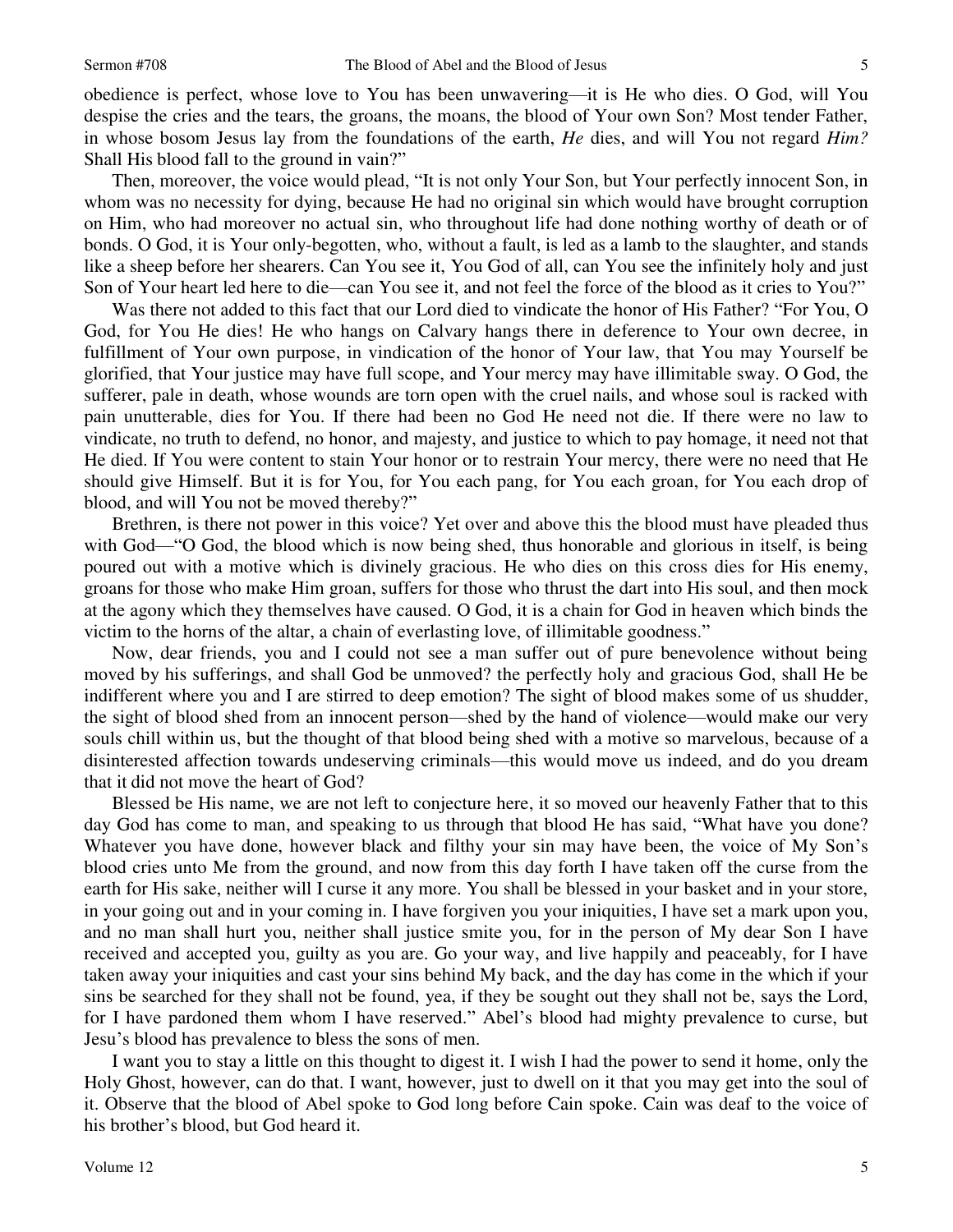Sinner, long before you hear the blood of Jesus, God hears it, and spares your guilty soul. Long before that blood comes into your soul to melt you to repentance, it pleads for you with God. It was not the voice of Cain that brought down vengeance, but the voice of Abel's blood, and it is not the cry of the sinner seeking mercy that is the cause of mercy, it is the cry of that blood of Jesus. I know you will tell me you cannot pray, oh what a mercy it is that the blood can, and when you cannot plead so as to prevail, the blood pleads. If you are to win mercy from God and get forgiveness, it will not be by the efficacy of your prayers and tears, but through the efficacy of that blood of God's dear Son. Cain did not ask for vengeance, but it came unsought through the blood, and you, though you feel as if you hardly dare look for mercy, yet shall find it if you can trust the blood of Jesus which speaks for you.

The Blood does not need your voice to increase its power with God, He will hear your voice, but it is because He hears the blood of Jesus first of all. It is a mercy for us that the blood of Jesus Christ speaks for the guilty, even as the blood of Abel spoke against the guilty. Jesus' blood pleads not for the innocent, if such there be, they need no plea from an atoning sacrifice. Jesus pleads for the rebellious, that the Lord God may dwell among them, for you that have broken His laws, and despised His love, and fought against His power, the blood of Jesus pleads for such as you, for He came into the world to save sinners. "The Son of Man is come to seek and to save that which was lost."

The precious blood speaks constantly. Did you notice that word in the text? "which *speaks*," not "which did speak," but "which speaks." The blood of Jesus pleaded for the thief upon the cross, but it—

## *"Shall never lose its power, Till all the ransom'd church of God Be saved to sin no more."*

Brother, when prevailing sin oppresses the conscience, it is a thousand mercies to know that we have even now a prevailing Savior. Years ago some of us came to Christ and we found pardon, but our faith occasionally faints, and our doubts grow strong. Come, let us go afresh to the fountain, let us look anew to the cross, for the blood speaks still. Still in effect our Lord Jesus bleeds today as much as He did eighteen hundred years ago, for the blood is just as certain in its power with God at the present moment as when the thief said, "Lord, remember me." Let us think of this and rejoice in it. My soul, when you cannot plead with God, when you dare not, when your tongue is silent, and despair gags your mouth, even then Jesus pleads. Now lay you hold upon the intercession, come and cast yourself upon Him, rest wholly in Him, He must prevail though you cannot, he must succeed though you have no power whatsoever. Come then, and link yourself with the infallible prevalent plea of the precious blood, and it is all well with you, all safe with you, and safe forever. God grant us grace to do this, each one of us, and His be the praise!

**III.** Furthermore, JESUS' BLOOD SPEAKS BETTER THINGS TO US IN OUR OWN HEARTS than did the blood of Abel.

I suppose most of you read the account written by the newspaper correspondents who have passed over the battlefields of Königgratz or Sadowa. How it thrilled one to read of ditches filled with blood, and of the smell from putrid corpses being so intolerable that travelers had to leave the battlefield in haste. I would not like to be Bismarck, nor the Crown Prince of Prussia, nor the King, nor anyone who had a hand in a war so sanguinary and so unjustifiable. I suppose that wholesale assassins grow used to such things, I suppose that they can read of thousands mangled by shot and shell without emotion, and even see the heaps of corpses without a shudder, but I am certain of this, that it would drive me mad. Ah! to have the blood of one person knowingly laid at my door would be enough to dash all comfort from my life, but to have the blood of tens of thousands poured out to gratify my ambition, I think must make reason reel at once. It must be an absence of conscience which makes reason to keep her throne when men have been wading through their fellows' blood for mere purposes of selfish gain.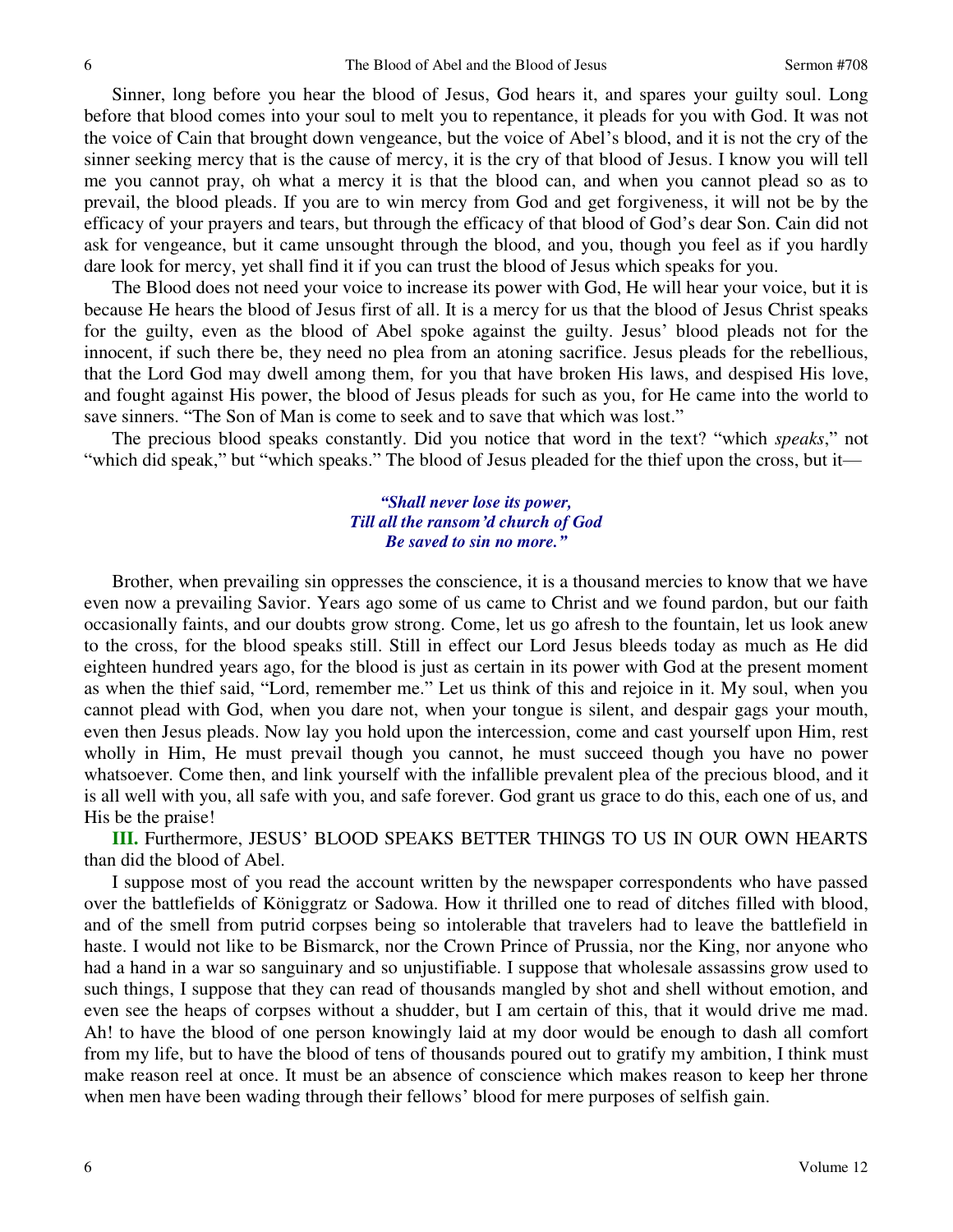Seeing that there had been no wars in Cain's day, and that the human heart had not been brutalized as it now is, so as to speak of war as we now do in such gentle terms, surely if he had had any conscience at all, it must have been a horrible thought to him that he had killed his brother. "I have killed a man, I have shed his blood." Surely it made him start in his sleep. How could he be quiet upon his lonely couch? That red-handed man! Guilt, a grim chamberlain, with fingers bloody red would surely draw the curtains of his bed. Would not the spectacle all come up before his mind? The talk in the field, the sudden impulse, the blow, the blood, the look of his victim as he cried for pity as one cruel stroke succeeded another, and then the sight of the ghastly body and the streaming blood, and the crimson marks on the soddened earth.

Oh, it must have been a remembrance clinging like a viper around the murderer wherever he might be! He might well build a city, as we are told he did, in order to quench these fiery remembrances. Then would the thought come upon him, "You slew him though he was your brother." "Am I my brother's keeper?" said he, but men can talk sometimes more braggingly than their heart talks in secret. The horror of brother-killing must have haunted Cain, "I slew my brother, I, the first that was born of woman slew the second-born." And then it would be suggested, "And wherefore did I slay him? What evil had he done me? What if he did offer a different sacrifice from mine, and what if God did accept *him* and not me, yet what hurt had he done me?"

The innocence of his victim, if Cain had any conscience, must have increased his uneasiness, for he would recollect how inoffensively he had kept those sheep of his, and had been like one among them, so lamb-like, that shepherd-man himself, a true sheep of God's pasture. "Yet," Cain would say, "I slew him because I hated God, the God before whose bar I am soon to stand, the God who set this mark on me." Can you picture the man who had thus to be daily schooled and upbraided by his brother's blood? It needs a poet's mind to teach him. Think how you would feel if you had killed your own brother, how the guilt would hang over you like a black cloud, and drop horror into your very soul.

Now, brethren, there is more than equal force in the cry of the blood of Jesus, only it acts differently, and it speaks better things. Let it be remembered, however, that it speaks those better things with the same force. Comforts arise from the blood of Jesus as powerful as the horrors which arose from the blood of Abel. When the sinner looks to Jesus slain, he may well say, "If I did not know that all this blood was shed for me as well as by me, my fears would multiply a thousand fold, but when I think that that precious blood is blood shed instead of mine, that it is blood which God planned and ordained should be shed for me from before the foundation of the world, when I think that that is the blood of God's own dear Son, whom He has smitten instead of smiting me, making Him bear the whole of His wrath that I might not bear it, O my God, what comforts come streaming from this blessed fountain!"

Just in proportion as thought of murder would make Cain wretched, in the same proportion ought faith to make you happy as you think upon Jesus Christ slain, for the blood of Christ, as I said at the beginning of the sermon, cannot have a less powerful voice, it must have a more powerful voice than that of Abel, and it cries therefore more powerfully for you than the blood of Abel cried against his brother Cain. Oh, then, my clamoring sins, I can hear you, but I am not afraid of you, for the blood of Jesus speaks louder than you all. Oh, then, conscience, I can hear your accusation, but I am not alarmed, for my Savior died. I come before God with perfect confidence, because sprinkled with the blood of my Substitute. If the horror of Cain with an awakened conscience might be unendurable, so the peace which comes to me through the precious blood of Jesus is indescribable and unutterable, a peace like a river, a righteousness like the waves of the sea.

Sweet peace have all they who hear the blood speaking in their souls, telling them that sin is forgiven, that God is reconciled, that we are accepted in the Beloved, and that now we are preserved in Christ Jesus, and shall never perish, neither shall any pluck us out of His hand. I trust you know, I know many of you do, the sweet power of this peace-speaking blood. Such innocent blood, ordained on purpose to give peace, is precious beyond all price. O my soul! never look for peace elsewhere, and never be afraid of finding peace here.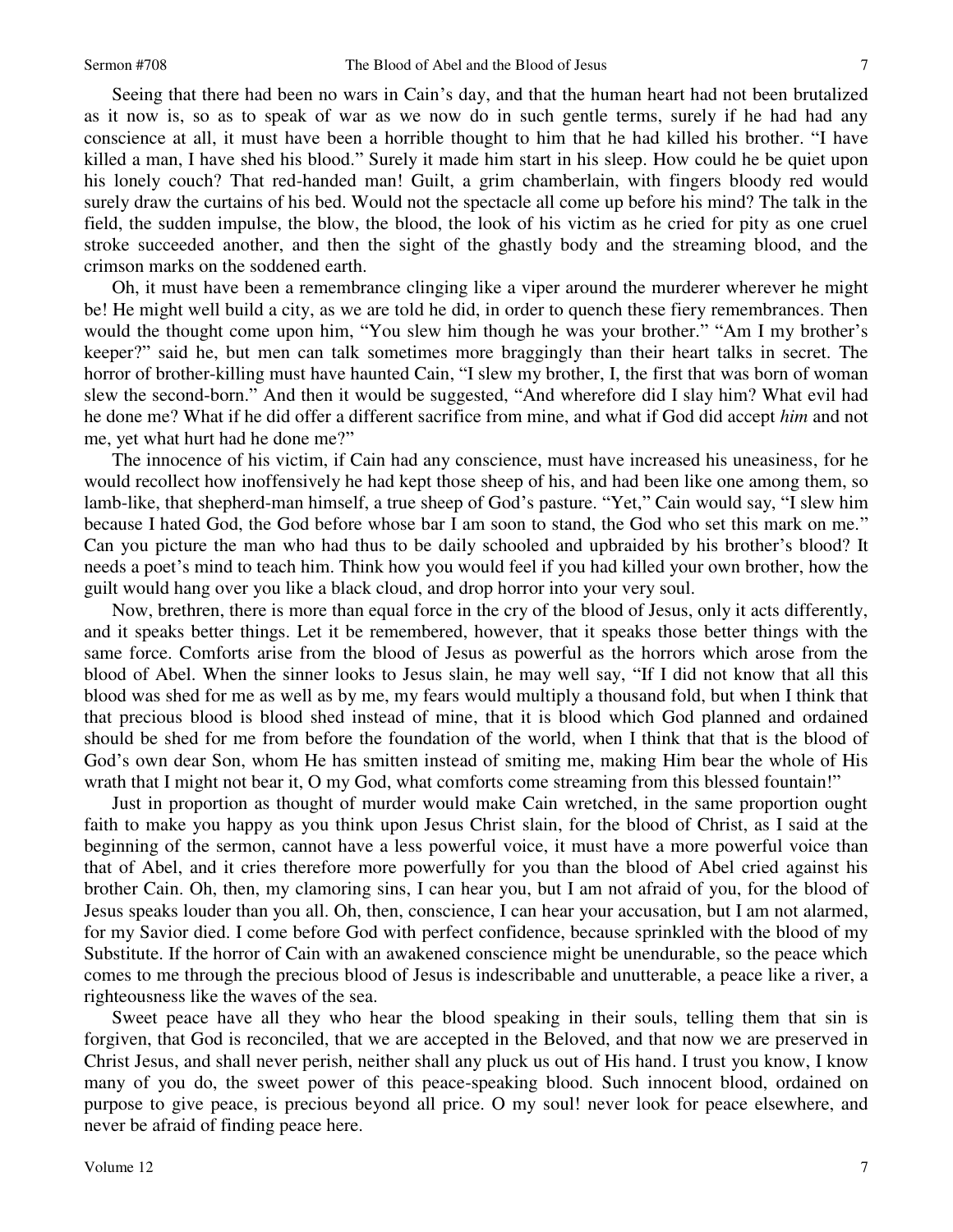If today, O Christian, you have lost your confidence, if today you are conscious of having been false to your Lord, and of having done despite to His Spirit, if today you feel ashamed of the very name of a Christian because you have dishonored it, if today despair is ready to strangle your hope, and you are tempted to give it all up, yet come now, even now, to this precious blood. Do not think that my Savior can save merely the little sinners, He is a great Savior—mighty to save. I know your sins speak very loudly—ah! well they may, I hope you will hear their voices and hate them in the future—but they cannot speak so loudly as the blood of Jesus does. It says, "Father, Father, shall I die in vain? Father, I paid My blood for sinners, shall not sinners be saved? I was smitten for the guilty, shall the guilty be smitten too?"

The blood says, "O God, I have vindicated Your law, what more do You demand? I have honored Your justice, why should You cast the sinner into hell? O You Divine Benignity! can You take two exactions for one offense, and punish those for whom Jesus suffered? O Justice! will you here avenge? O Mercy! when the way is cleared, will you not run to guilty sinners? O Love Divine, when the pathway is opened for You, will You not show Yourself to the rebellious and the vile?" The blood shall not plead in vain, sinners shall be saved, and you and I, I hope, among them to the praise and glory of His grace.

**IV.** Two or three words to close with. JESUS' BLOOD, EVEN IN MY TEXT, SPEAKS BETTER THINGS THAN THAT OF ABEL.

It speaks the same things but in a better sense. Did you notice the first text? God said unto Cain, "What have you done?" Now that is what Christ's blood says to you, "What have you done?" My dear hearer, do you not know that your sins slew the Savior? If we have been playing with sin, and fancied it to be a very little thing, a trifle to play with and laugh at, let us correct the mistake. Our Savior hangs on the cross, and was nailed there by those sins of ours, shall we think little of them? Looking from the cross, Jesus says to us, "What have you done?" O my hearer, what have you done? You have slain your best friend and ruined yourself!

Let me come home personally to everyone. Make an inventory now of your sins. Go over the black list from your childhood till now. What have you done? Ah! Lord, done enough to make me weep forever if it were not that You have wept for me. Drops of grief can never repay the debt which is due to Your blood. Alas! I have done evil, Lord, but You have done good to me. "What have you done? What have you done?" was a dreadful accusation to Cain, it might have gone through him like a dart, but to you and to me it is the soft inquiring voice of a Father's love bringing us to repentance. May it bring us now!

What I want mainly to indicate is this. If you notice in the second text, this blood is called *"the blood of sprinkling."* Whether Abel's blood sprinkled Cain or not I cannot say, but if it did it must have added to his horror to have had the blood actually upon him. But this adds to the joy in our case, for the blood of Jesus is of little value to us until it is sprinkled upon us. Faith dips the hyssop in the atoning blood and sprinkles it upon the soul, and the soul is clean. The application of the blood of Jesus is the true ground of joy, and the sure source of Christian comfort, the application of the blood of Abel must have been horror, but the application of the blood of Jesus is the root and ground of all delight.

There is another matter in the text with which I conclude. The apostle says, "We are *come* to the blood of sprinkling." He mentions that among other things to which we have *come*. Now, from the blood of Abel every reasonable man would flee. He that has murdered his fellow desires to put a wide distance between himself and the accusing corpse. But we come to the blood of Jesus. It is a topic in which we delight as our contemplations bring us nearer and nearer to it. I ask you, dear Christian friends, to come nearer to it this morning than you have ever been. Think over the great truth of substitution. Portray to yourselves the sufferings of the Savior. Dwell in His sight, sit at the foot of Calvary, abide in the presence of His cross, and never turn away from that great spectacle of mercy and of misery. *Come* to it, be not afraid. Ho, you sinners, who have never trusted Jesus, look you hither and live! May you come to Him now!—